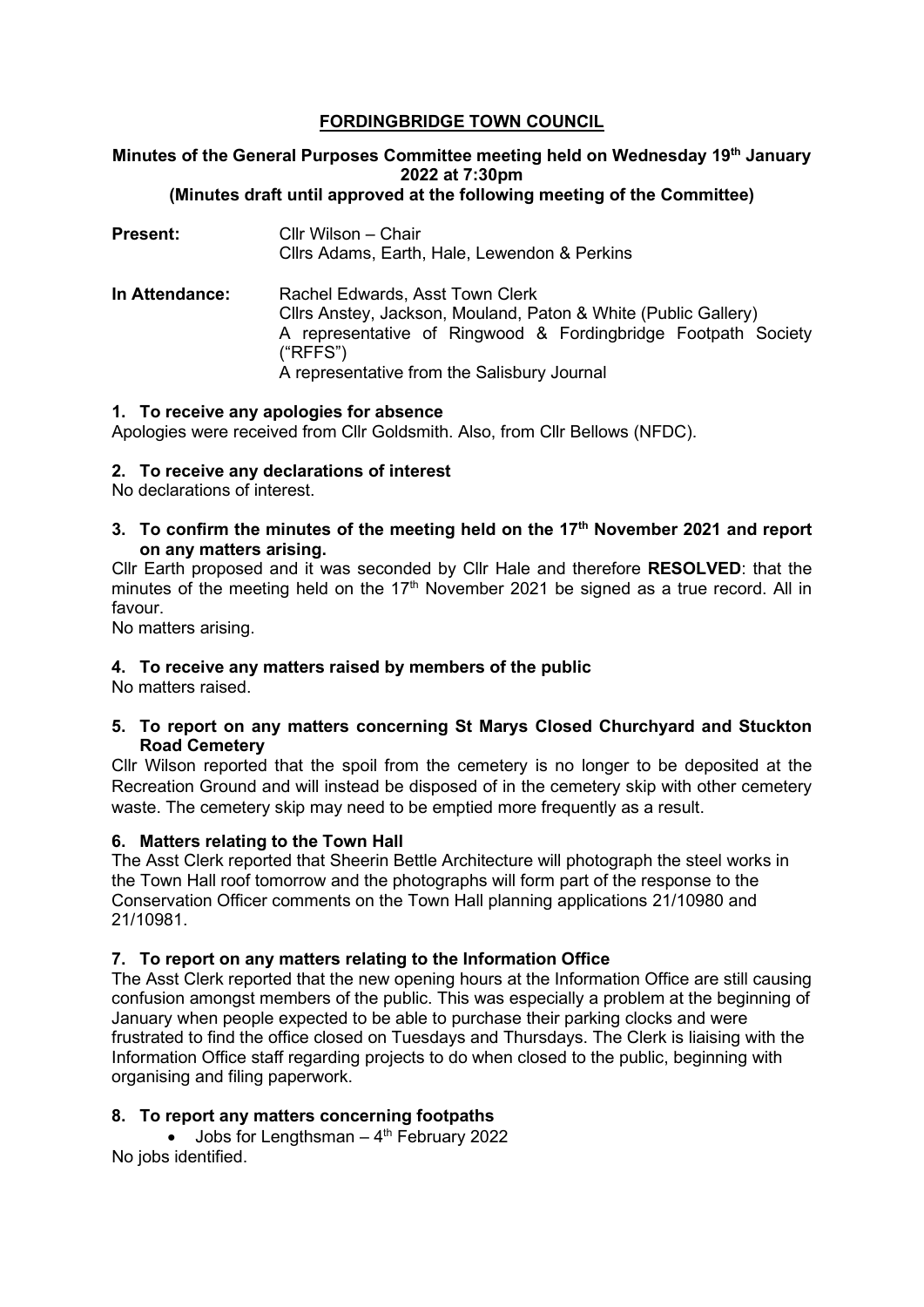Concerns were raised about footpath 83, part of which forms part of the Avon Valley Path. Cllr Wilson reported that the Penny Farthing Homes construction traffic drives across footpath 83 without permission. The representative from the Ringwood and Fordingbridge Footpath Society reported that a new road is to be built across the footpath. The new cycle way is planned to go along this footpath too. Councillors were concerned about the safety of walkers, and also about the future of the Avon Valley Path which is an important walking route in the area.

## *Action: Asst Clerk to report concerns regarding footpath 83 to HCC and to Cllr Edward Heron.*

## *[Cllr Perkins entered the meeting]*

The representative from RFFS reported that HCC has suffered a considerable loss of staffing over the years but has recently appointed new people which is good news.

The representative from RFFS reported that plans to boost nature recovery and safeguard England's iconic national parks for future generations have been set out by Environment Secretary George Eustice. The proposals, which will be subject to consultation, are set out in the Government's response to Julian Glover's independent [Landscapes Review](https://www.gov.uk/government/publications/designated-landscapes-national-parks-and-aonbs-2018-review) which looked at whether the protections for National Parks and Areas of Outstanding Natural Beauty (AONBs) are still fit for purpose. The Government's response sets out ambitious changes to increase access to nature and ensure protected landscapes can deliver more for climate,<br>nature, people and places for the next 70 vears and bevond. nature, people and places for the next 70 years and beyond. [https://www.gov.uk/government/news/ambitious-proposals-to-strengthen-our-protected](https://www.gov.uk/government/news/ambitious-proposals-to-strengthen-our-protected-landscapes-announced)[landscapes-announced](https://www.gov.uk/government/news/ambitious-proposals-to-strengthen-our-protected-landscapes-announced) She said that in the future, groups may need to seek permission and be restricted in what they can do in the New Forest National Park, in order to protect the heathland. She has concerns over accessibility and has written to express her views to the Government.

Cllr Lewendon reported that the hedge on the eastern side of Whitsbury Road between the farm shop and Fryern Court Road needs cutting back and the owners are responsible for this work.

#### **9. To report on any matters concerning Allotments**

• To consider purchasing a shed for the Community Plot

New allotment agreements have been sent to the Fry's Field allotment tenants. Terms and conditions have also been written for the new Augustus Park allotments. The Augustus Park allotments are yet to be handed over to Fordingbridge Town Council. Cllr Wilson reported that there are 22 people on the waiting list for the existing Fry's Field allotments and 27 people on the waiting list for the new Augustus Park allotments. There will be a total of 18 plots at Augustus Park.

Cllr Wilson reported that Milestone Infrastructure will be supplying a lot of materials and labour for the new community plot at Fry's Field allotments. Cllr Wilson reported that £700 of S137 grant money is available and recommended that it be spent on a shed for the Community Plot.

Cllr Hale proposed and it was seconded by Cllr Earth and therefore **RESOLVED**: to request from the Finance and Policy Committee that £700 be transferred from the S137 funds to be spent on a shed for the Community Plot.

#### **10. To note any items of correspondence**

No items of correspondence.